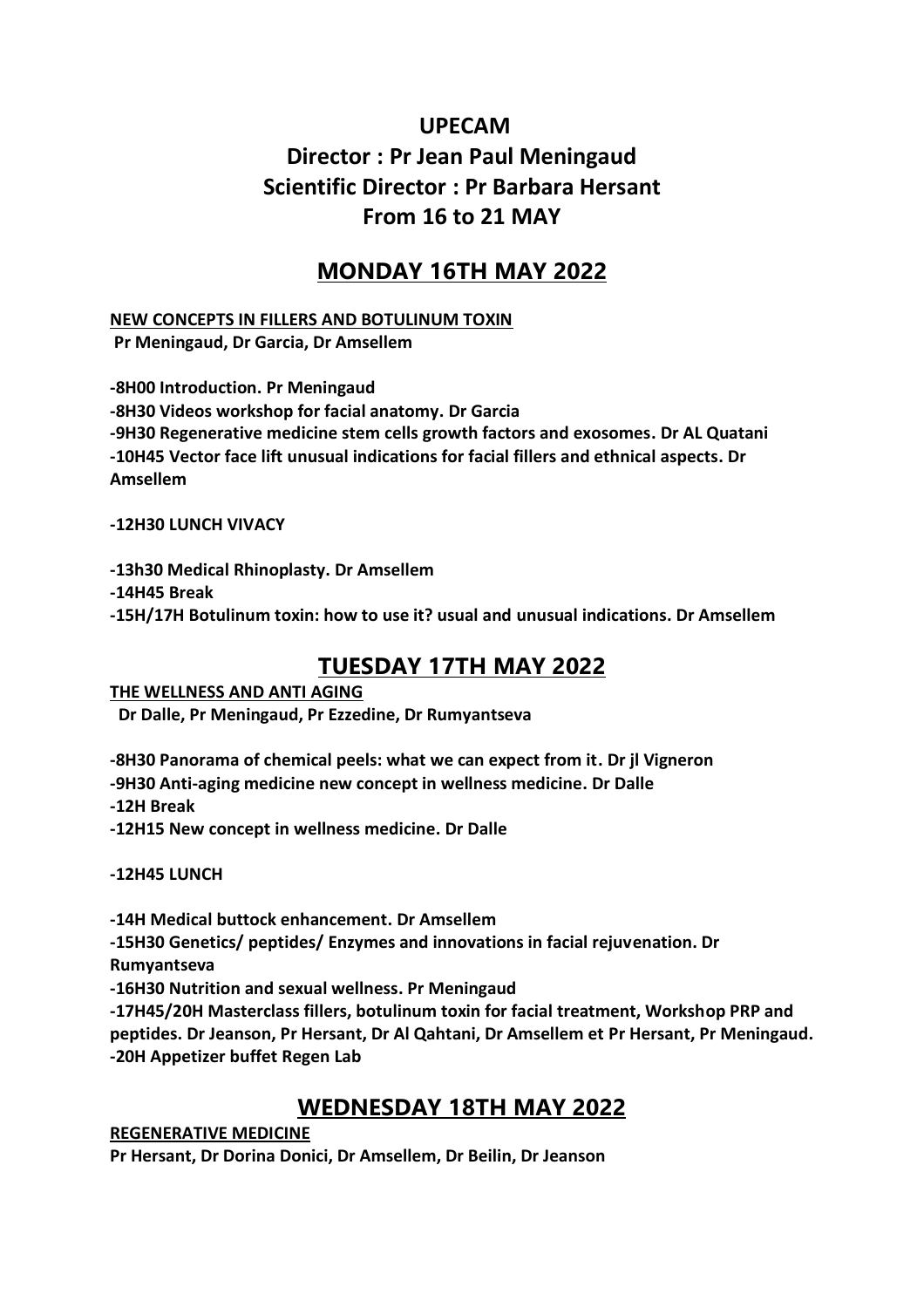**-8H30 Regenerative medicine Introduction. Pr Hersant -8H50 From lipofilling to stem cells therapy (macro, micro, nanofat, FSV). Pr Hersant -9H30 Platelet riche plasma/ PRP and HA. Pr Hersant -10H: Breack -10H30 Threads trend. Dr Dorina Donici**

**-12H30 LUNCH AQ solution, Benew medical**

**-13h30 aesthetic Gynecology experience (HA). Dr Amsellem**

**-15H30 Break**

**-16h00 Hair and regenerative Medicine. Dr Beilin**

**-17h00/18H the peptides. Dr Jeanson**

## **THURSDAY 19TH MAY 2022**

#### **PHYSICAL INDUCTOR AND ETHNICAL ASPECTS**

**Dr Rygaloff, Dr Rumyantseva, Dr Amsellem, Pr Meningaud, Dr La Padula, Dr Donati, Pr Hersant**

**-8H30 Fundamentals on EBD. Dr Rygaloff**

**-Break**

**-10H15 Lasers and ethnical aspects. Dr Rumyantseva**

**-12H30 LUNCH Lineline, Fotona, Cap actuel** 

**-13H30 Lasers and applications. Dr Rumyantseva**

**-14H45 Axilar hyperhidrosis medical and surgical treatment. Dr Amsellem**

**-15H45 Break** 

**-16H00 Medical blepharoplasty and Recosma Erbium Yag experience. Pr Meningaud**

**-17H00 Stretch Marks. Dr La Padula**

**-17H30 Workshop Physical inductor Milesman Laser épilatoire. Dr Donati, Pr Hersant, Pr Meningaud**

**-20H Appetizer buffet**

## **FRIDAY 20TH MAY 2022**

### **AESTHETIC AND WELLNESS IN GENITAL**

**Dr Garcia, Dr Virag, Dr Cristinelli, Dr Rygaloff, Dr Amsellem, Pr Hersant**

**-8H30 Videos workshop for genital anatomy. Dr Garcia -9H30 Regenerative medicine for penis. Dr Virag -10H30 Botulinum toxin in gynecology. Dr Cristinelli -11H20 EBD in gynecology. Dr Rygaloff**

**-12h30 LUNCH VIVACY FOTONA** 

**-14H When to refer a patient for a lipofilling. Dr Amsellem**

**-16H Break** 

**-16H15 Medical and surgical female genital aesthetic. Pr Hersant**